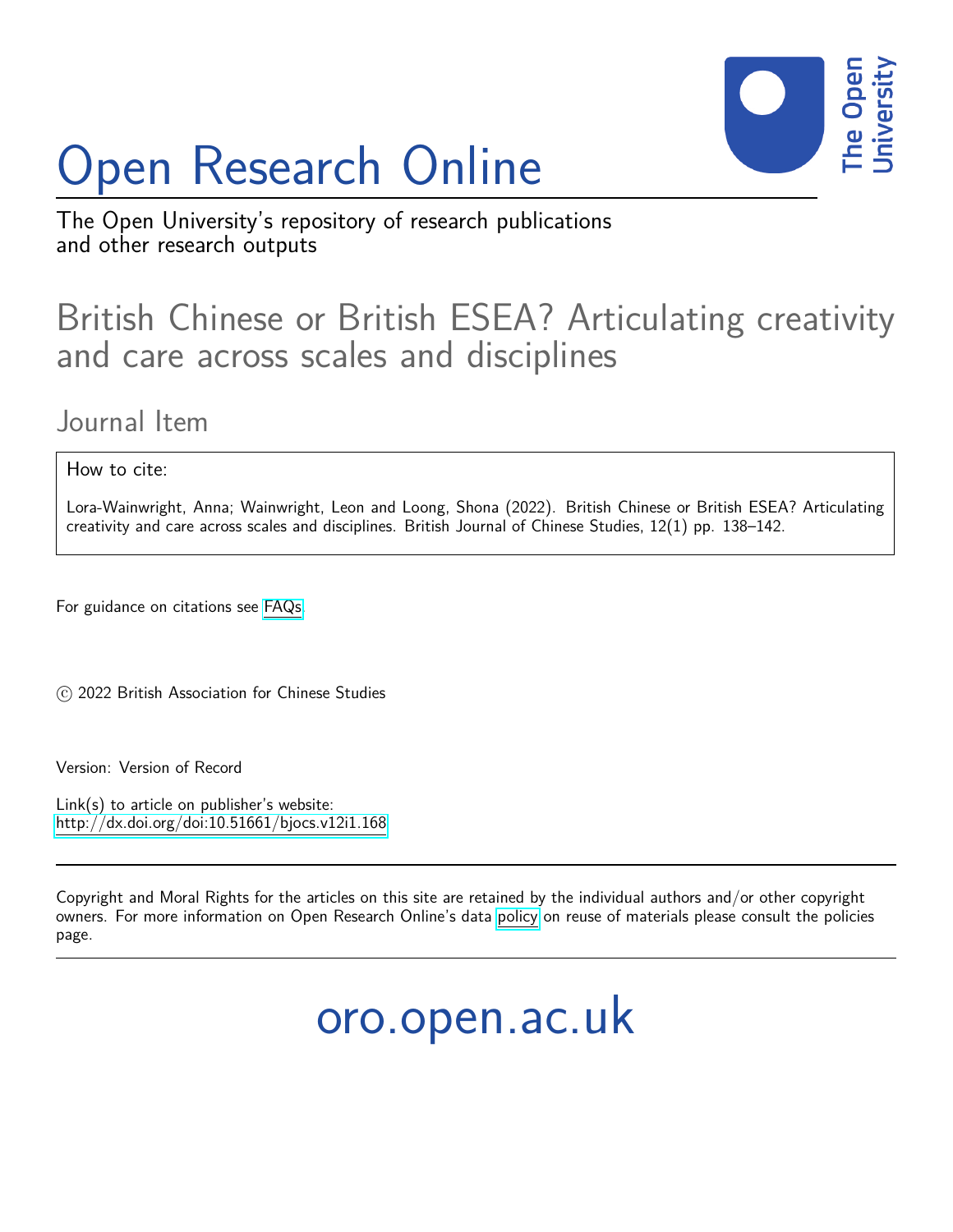*British Journal of Chinese Studies, Vol. 12.1, January 2022 ISSN 2048-0601 © British Association for Chinese Studies* 

### **British Chinese or British ESEA? Articulating Creativity and Care Across Scales and Disciplines**

*Anna Lora-Wainwright,* University of Oxford *Leon Wainwright,* Open University *Shona Loong*, independent scholar

#### **Abstract**

*This position paper advocates for more scholarship on British Chinese and ESEA communities in the aftermath of the COVID-19 pandemic. It briefly outlines our vision for future research in relation to visual arts and other forms of creativity but also presents some thoughts that could inspire new research directions for scholars with other disciplinary backgrounds and interests.*

**Keywords:** creativity, care, British Chinese, British ESEA, visual arts

The COVID-19 pandemic brought anti-Asian racism to the fore globally, with the shootings in Atlanta in March 2021 being only the latest and most violent instalment in a much longer history of discrimination and structural exclusion. While media coverage typically focuses on the US, the UK has also seen a spike in hate crimes against East and Southeast Asians since the start of the pandemic. UK police data indicates a 300% rise in hate crimes towards East and Southeast Asians in 2020, as compared to the first quarters of 2018 and 2019 (Clements, 2021). Recent testimonies on podcasts and social media by British East and Southeast Asians (henceforth ESEA) give ample evidence of deep-seated experiences of exclusion and aggression, highlighting that aggression during the pandemic reopened much older wounds.

In this position paper, we encourage more scholarship on British Chinese and ESEA communities on two basic grounds. First, there is a dearth of research on these communities to date (for some notable exceptions dealing with British Chinese communities, see Benton & Gomez, 2008; Francis et al., 2017; Kwan 2020; Thorpe & Yeh, 2018) in comparison to their American counterparts. While comparison with ESEA diasporas globally may be useful, we would caution against the direct application of frameworks derived from the much better documented American experience to the UK context.

Second, as academics currently or until recently based in the UK with long-standing commitments to anti-racism, we feel a moral obligation to understand the experiences of British Chinese/ESEA communities and advocate for equity. Since the start of the pandemic, UK news outlets have paid only belated attention to the racial violence encountered by British Chinese/ESEA communities. However, the media tends to paint these as individual tragedies; it often fails to portray them as an effect of systemic injustices and neglects to show how British Chinese/ESEA communities rallied in response. Indeed, the COVID-19 pandemic has precipitated not only hatred, but also community and creativity. On these grounds, we advocate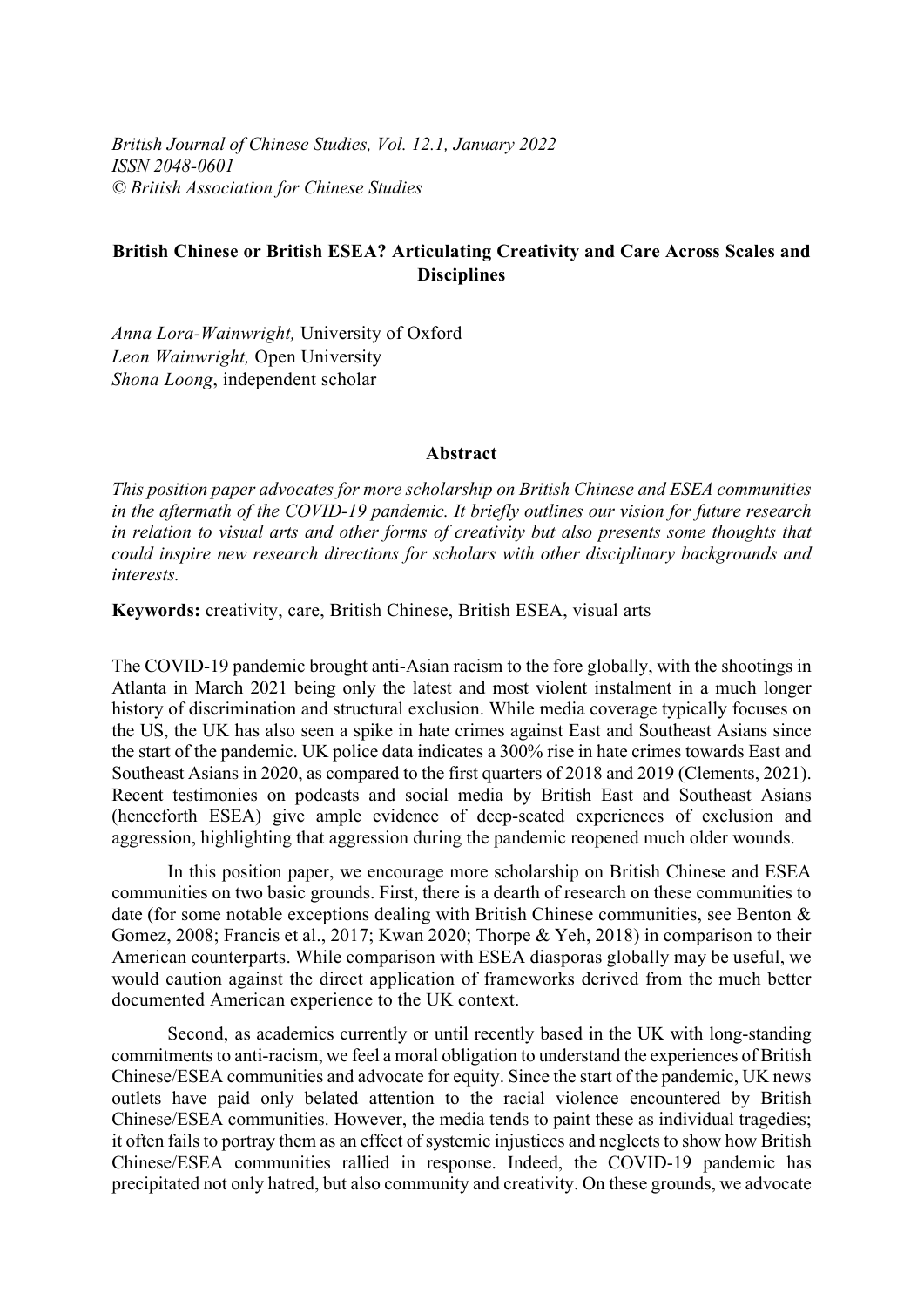for research which plays an active and proactive role in collaboration with British Chinese/ESEA communities to showcase and understand the diverse forms of creativity, resilience, empowerment and care these communities enact, and how they evolve in relation to shifting social, political, economic and cultural environments.

Here, we briefly outline our vision for future research but we also hope to present some thoughts that could inspire new research directions for scholars with other disciplinary backgrounds and interests.

The first and most fundamental issue revolves around choices over which category of identification researchers may focus on. We strongly argue that the answer cannot be prescriptive, but needs to be flexible and adapt to its context. The ESEA label, which gained traction around July 2020, can be read as a 'call to action' among East and Southeast Asians (Phung, 2021); communities which are rendered invisible by contemporary Black and Minority Ethnic ("BAME") multiculturalism. This label has been the springboard for the creation of new alliances, movements, and organisations to mobilise British ESEA individuals, including [besea.n](https://www.besean.co.uk/) [Covid-19 Anti-Racism Group,](https://www.carg.info/) [End the Virus of Racism,](https://www.endthevirusofracism.com/) [East and Southeast Asian](https://www.esascotland.org/)  [Scotland,](https://www.esascotland.org/) [ESEA Online Community Hub,](https://www.eseahub.co.uk/) and the newly inaugurated ESEA History Month in September.

Recent calls to turn scholarly attention to the newly invigorated category of British ESEA (for instance, Yeh, 2021) have responded proactively to the rise in prominence of this category for identification by focusing on it, as the best scholarship should. There are of course strong reasons for supporting calls for developing wider solidarities and forms of intersectional ally-ship, such as across Chinese, East, and Southeast Asian communities, which we wholeheartedly support. We encourage scholars to develop this research focus further with detailed studies of online and offline coalitions and community organisations, as we have begun doing and hope to continue in the coming months and years.

However, we remain mindful of positionalities and voices that may be erased or sidelined in pursuit of broader networks of solidarity. We encourage scholars to enter this field of research with an open mind as to where, when, why, by whom and with what outcomes the categories British ESEA or Chinese are mobilised. An attention to generational differences and different waves of migration for instance, may yield very insightful results. Kwan's (2020) work is commendable for examining generational differences in the ways in which belonging is articulated among British Chinese living in London. Equally, the mobilising potential of embracing different forms of belonging and identification will vary across a range of sites of representation, including cultural and creative industries (see Yeh 2021), entrepreneurial networks, social media platforms, the visual arts, community centres, and East and Southeast Asian shops and restaurants, which may become loci for community building.

With a geographical and anthropological lens at hand, we would encourage researchers to take seriously the notion of scale. The scale at which belonging is articulated is entwined with choices over the labels employed and the contexts in which they may be mobilised. With the term scale, we refer to every level from individual embodiment to identifications with global diasporic communities, and the many gradations in between. We note, for instance, that the label British ESEA has particular appeal for younger generations as they interact online. Conversely, it may be that older generations who interact less via Instagram and Twitter (though this may be changing) are more closely aligned with the identifications enabled through Chinese community centres (see for example Kwan, 2020). An individual's levels of proficiency in English and in the various ESEA languages plays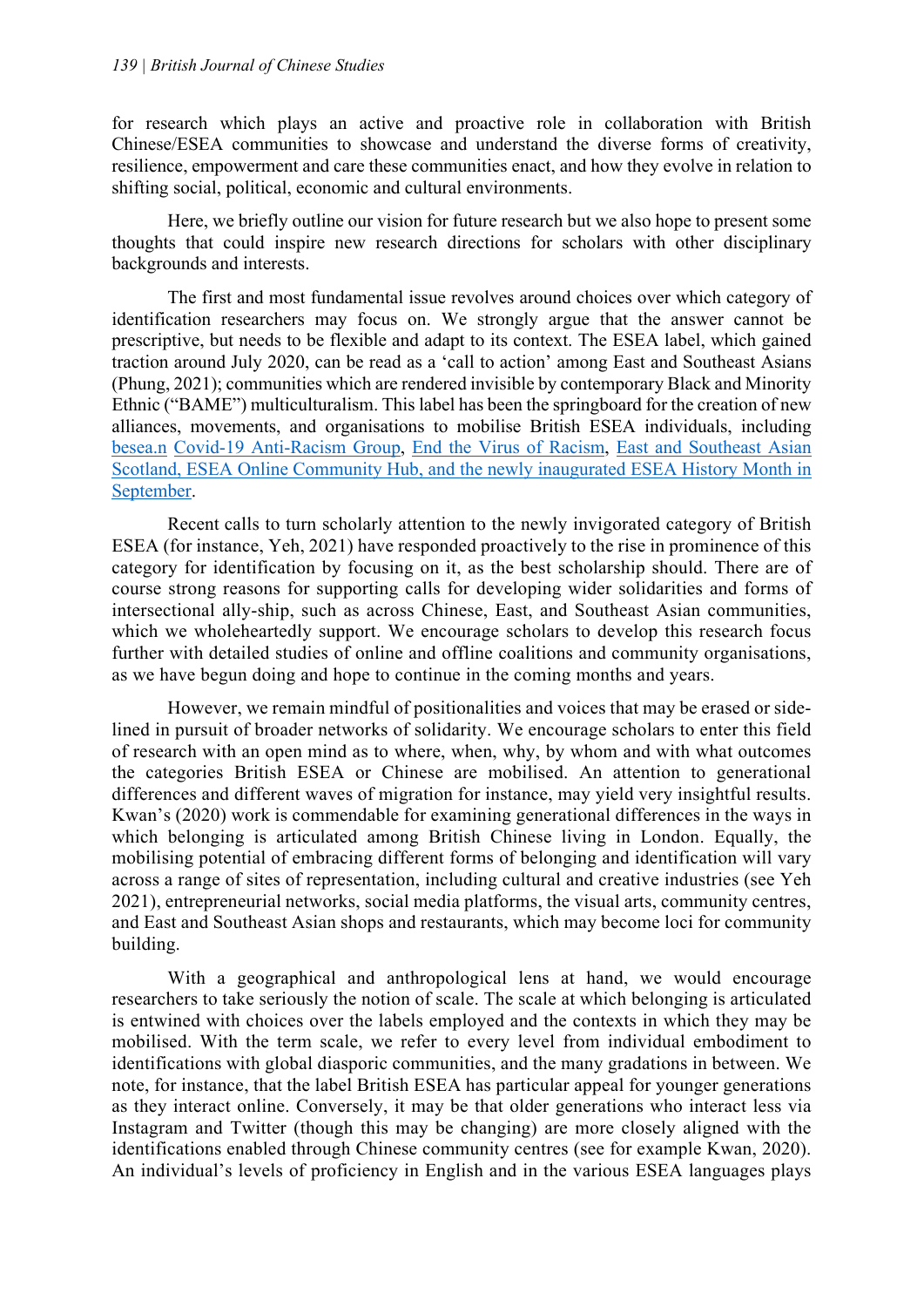an important role in determining how communities are formed too. This may result in older generations remaining keener to identify as British Chinese, while younger generations may align with the broader label British ESEA. We call on scholars to critically interrogate how identification as British Chinese or ESEA, or other emergent and established categories (including BAME), may operate differently at different scales and through different forms of creativity and empowerment.

A related geographical point pertains to the regional focus of research within the UK. We encourage scholars to engage more with community organisations that operate beyond London. There, British Chinese/ESEA communities may face different challenges in light of their relative isolation, the smaller size of those communities, an ageing population, and even more limited resources for community advocacy. The geographical diffusion of British Chinese communities has roots in the catering industry. Competition between family-owned takeaways necessitated that families moved far apart, hindering British Chinese individuals' ability to organise collectively prior to the advent of the internet (Benton & Gomez, 2008). Today, researchers in support of #StopAsianHate should remain cognisant of this history, by attending to communities and organisations outside London. The most productive approach may be to combine an analysis of online mobilisation and creativity with in-depth case studies involving semi-structured interviews and ethnographic fieldwork. Might it be possible to engage with both newer British ESEA-oriented organisations and decades-old Chinese community centres, which are adapting to changing times? This would allow a productive comparison of how different labels for identification are mobilised in different contexts and with what effects.

The third point revolves around interdisciplinarity. The substantive gap in scholarship on British Chinese/ESEA communities requires more concerted efforts to research these communities in all their complexities and diversities, whether they be in terms of geographical, linguistic, generational, class, sexuality or other differences. Interdisciplinary collaborations would fruitfully combine research methods and approaches. Given our expertise, we pursue a dual focus on anthropology and the visual arts, which illuminates the creative practices of British Chinese/ESEA communities and situates them within a wider social context. That said, we encourage scholars with different specialisms to explore creativity and agency as they are expressed in other fields. Food seems to hold a particularly productive potential (Truong, 2021), also in the visual arts (see Figure 1), but other forms of creativity and empowerment could be equally stimulating.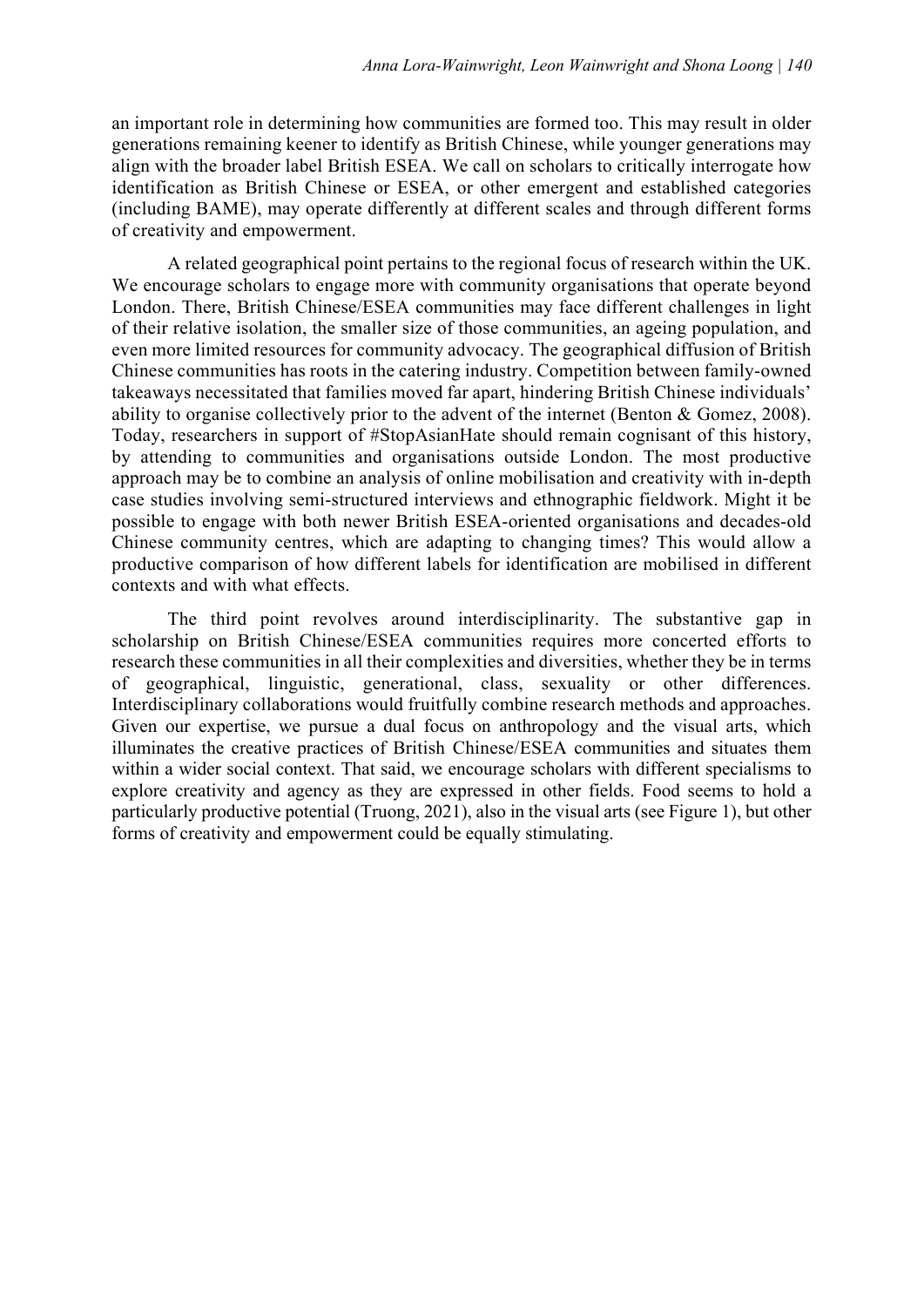

*Figure 1: Yeu-Lai Mo, Foodscape: Tank 3, 2000, lard, hundred-year-old eggs (preserved duck eggs), water, seaweed, lily bulbs, fine vermicelli noodles. Image used with permission. Yeu-Lai Mo's artworks of the early 2000s involved food. What she describes as 'borrowing from the kitchen' saw ingredients used in Chinese fast food, taking up new lives in the display spaces of the contemporary art gallery. Her Foodscape tanks focus attention on the senses, emotions and the body, with a set of references to intergenerational relationships and family memory.*

The fourth and final point relates to a participatory approach to research and community involvement. We strongly advocate developing research projects that are meaningful for and committed to empowering the communities with which they engage and which grant them the space to be genuine stakeholders in those projects. Crucially, researchers ought to remain cognisant of the dangers of essentialising or homogenising communities, or taking the voices of some to be representative of all. For this reason, a project that engages a broad range of community members from an embryonic stage could ensure that they also collaborate in envisioning relevant initiatives for community engagement. Bao's (2021) survey of the needs and demands of British ESEA individuals is an inspiration and a resource in this respect. By investigating community needs, researchers can position themselves alongside existing struggles, and ensure that their critique remains constructive. We look forward to a time, hopefully in the near future, when research beyond online mediation and representation can resume through extended in-person interactions to examine how community is articulated and challenged through the transformative potential of embodied and material practices.

### **References**

Bao, Hongwei (2021), "A Preliminary Study of the Needs and Demands of the East and Southeast Asian Communities in the UK", University of Nottingham Research Repository. Available at: [https://nottingham](https://nottingham-repository.worktribe.com/output/5558628/a-preliminary-study-of-the-needs-and-demands-of-the-east-and-southeast-asian-communities-in-the-uk)[repository.worktribe.com/output/5558628/a-preliminary-study-of-the-needs-and](https://nottingham-repository.worktribe.com/output/5558628/a-preliminary-study-of-the-needs-and-demands-of-the-east-and-southeast-asian-communities-in-the-uk)[demands-of-the-east-and-southeast-asian-communities-in-the-uk](https://nottingham-repository.worktribe.com/output/5558628/a-preliminary-study-of-the-needs-and-demands-of-the-east-and-southeast-asian-communities-in-the-uk) (accessed 29.07.2021).